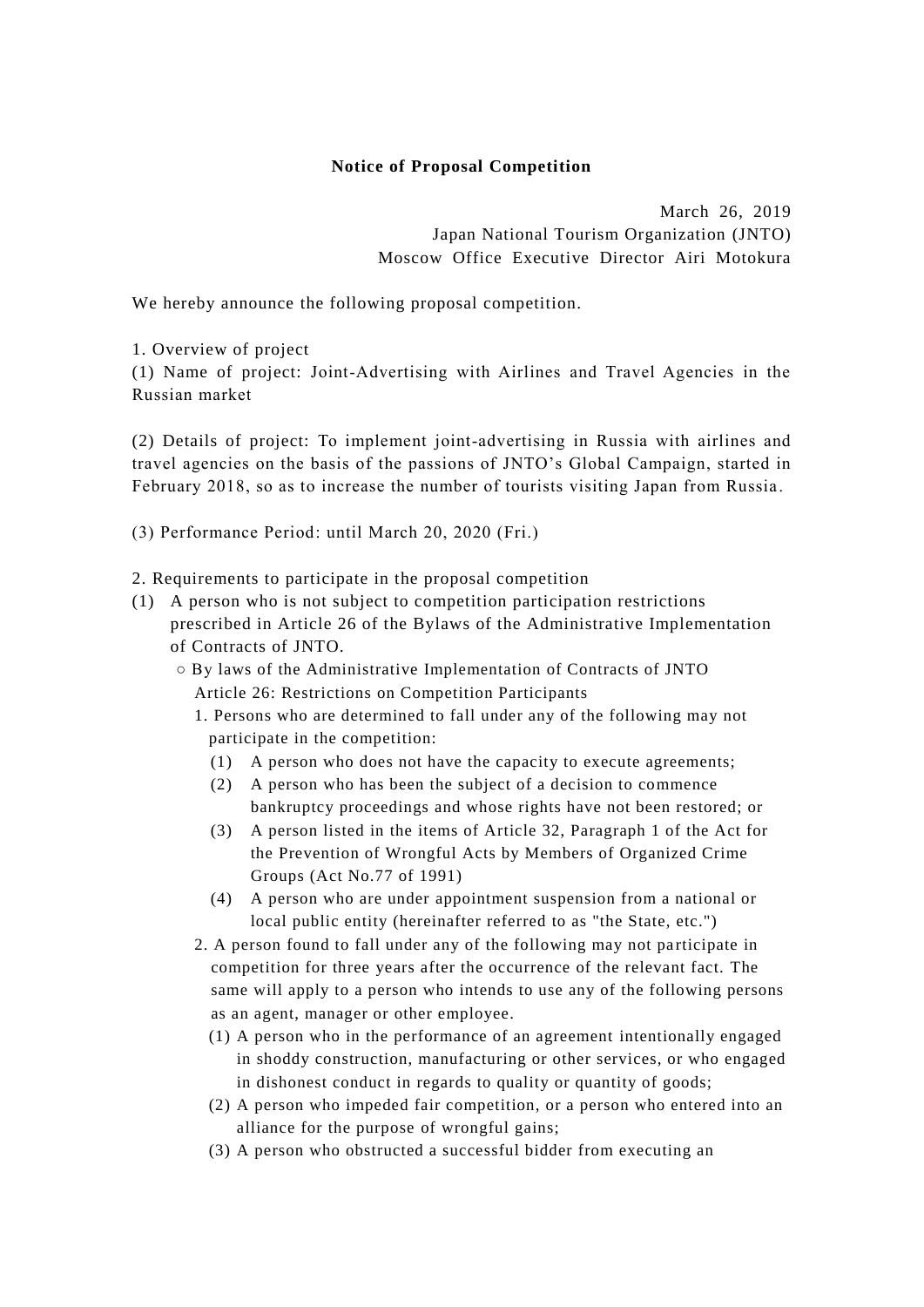agreement or a contractual party from performing an agreement;

- (4) A person who obstructed personnel engaged in the performance of supervision or audit work;
- (5) A person who without a valid reason failed to perform an agreement;
- (6) A person who, in a case where pursuant to an agreement the amount of consideration is to be fixed after the agreement, willfully demanded an exorbitant amount of consideration based on false facts; or
- (7) A person who, in the performance of an agreement, used an agent, manager or other employee who fell under any of the foregoing categories within the past two years.
- 3. A person who uses any person who falls under any of the preceding items as bidding agent may be disqualified from participating in the competition.
- (2) A person who has not been subject to any penalty under law of Russia in the past three years.
- (3) A person who is registered as a corporation in Russia (in the case of an individual business operator, registered as a resident) and is not delinquent in the payment of corporate taxes or other taxes.
- (4) A person who confirmed that there is no potential risk to entering into contract with JNTO (nonresident) regarding Russian currency control rules.
- 3. Procedures
- (1) Department in charge: JNTO Moscow Office Person in charge: Nao HASHINAGA Address: 3rd Floor, 5, Bryanskaya Street, Moscow, Russia TEL:+7-495-995-0120 FAX:+7-495-995-0145 Email: mow@jnto.go.jp
- (2) Period and method of delivery of the Request for Proposals From: March 26, 2019 (Tue.) Closing: April 16, 2019 (Tue.), 5pm (Moscow Time). Method: By hand at Moscow Office or via e-mail. If delivery of the Request for Proposals is desired, please contact the person mentioned in (1) above in advance.
- (3) Deadline, place and method of submission of proposal Submit to (1) above by April 17, 2019 (Wed.), 12 noon (Moscow Time, no exceptions). Limited to hand delivery or post (in the case of post, the proposal must be received by the submission deadline, and record of delivery must be certifiable).

The following documents are to be submitted to JNTO at time of submission of proposal. (A copy of the Unified Qualification for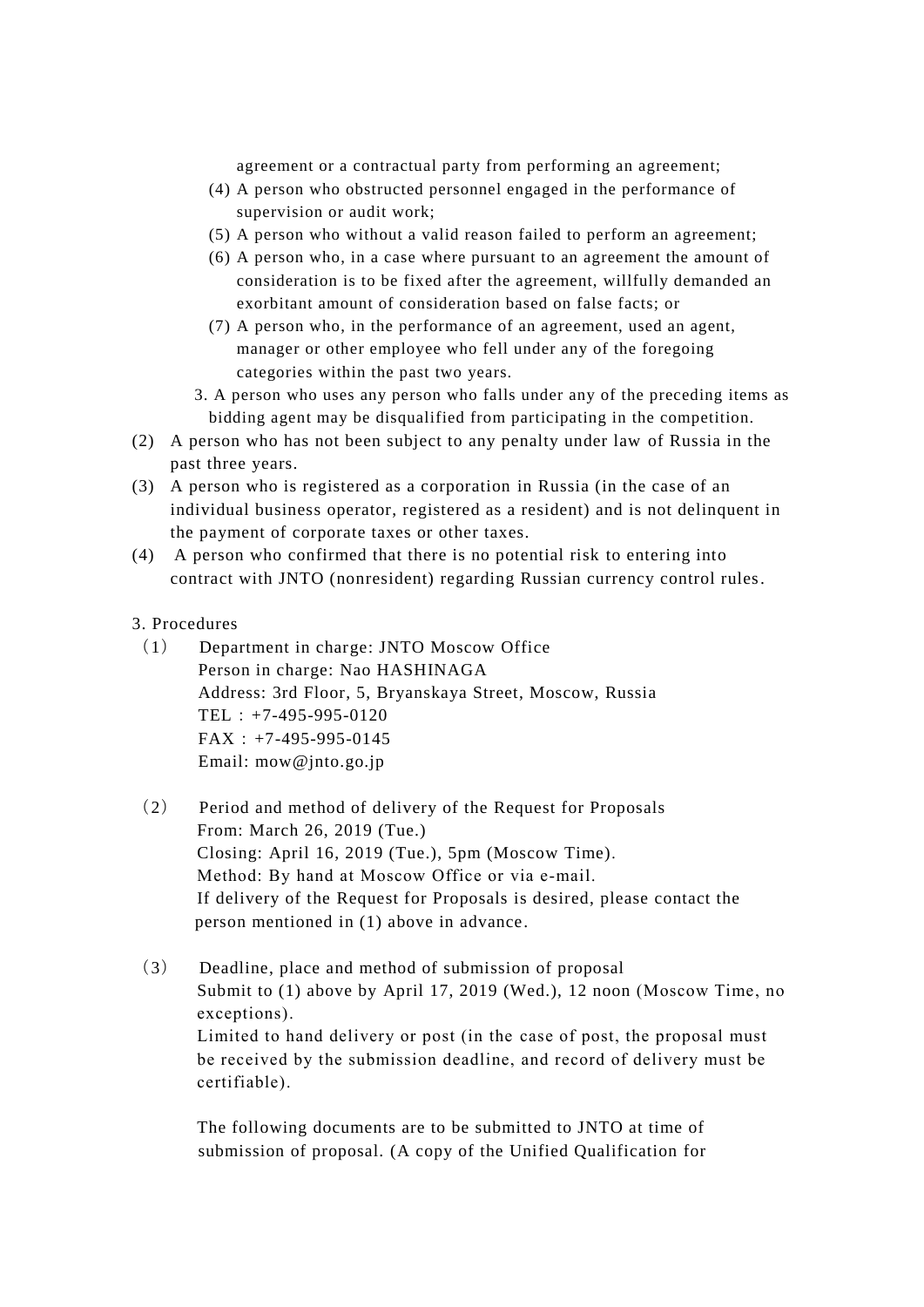Participating in Tendering Procedures across all Japan's ministries and government agencies may be substituted for the following documents.)

- ① Certificate of corporate unified state register (EGRUL)
- ② Tax registration certificate
- ③ Authorized copy of the representative director's passport
- ④ Company Profile (Please specify the following items.)
- (1) Company name
- (2) Company address
- (3) Representative's contact information (E-mail, Web etc.)
- (4) Service provision included in the plan

(5) Contact information of the person in charge (contact address of the project manager)

\* Copies of these documents, made by camera or photocopier, are acceptable under the condition that they are the same size as the original and high-quality.

- (4) An explanatory meeting will not be held.
- (5) Upon receiving a proposal, JNTO will conduct a preliminary review meeting and may request the proponent to provide additional information on the proposal. If required, further meetings will be held.

## 4. Others

- (1) The language used in the procedures shall be in English or Japanese (and Russian if needed), and the currency shall be Russian ruble.
- (2) Inquiries for related information should be directed to the person in 3.(1) above.
- (3) Expenses for preparation and submission of the proposal will be borne by the person submitting the proposal.
- (4) There will be no secondary use of a submitted proposal without the permission of the person who submitted the relevant proposal.
- (5) If a proposal contains any matters that are not true, such proposal will be invalidated, and the applicant who entered such matters may be suspended from participating in public bids.
- (6) If, in regards to the content of a selected proposal, there is a request on the basis of the screening standards for JNTO's information announcements, such disclosure will be made using documents prepared in advance to be disclosed.
- (7) A person whose proposal has been selected is a person who was specified as the most suitable person as a result of the proposal competition, but until agreement procedures are completed pursuant to JNTO's accounting and other rules, no contractual relationship will arise between such person